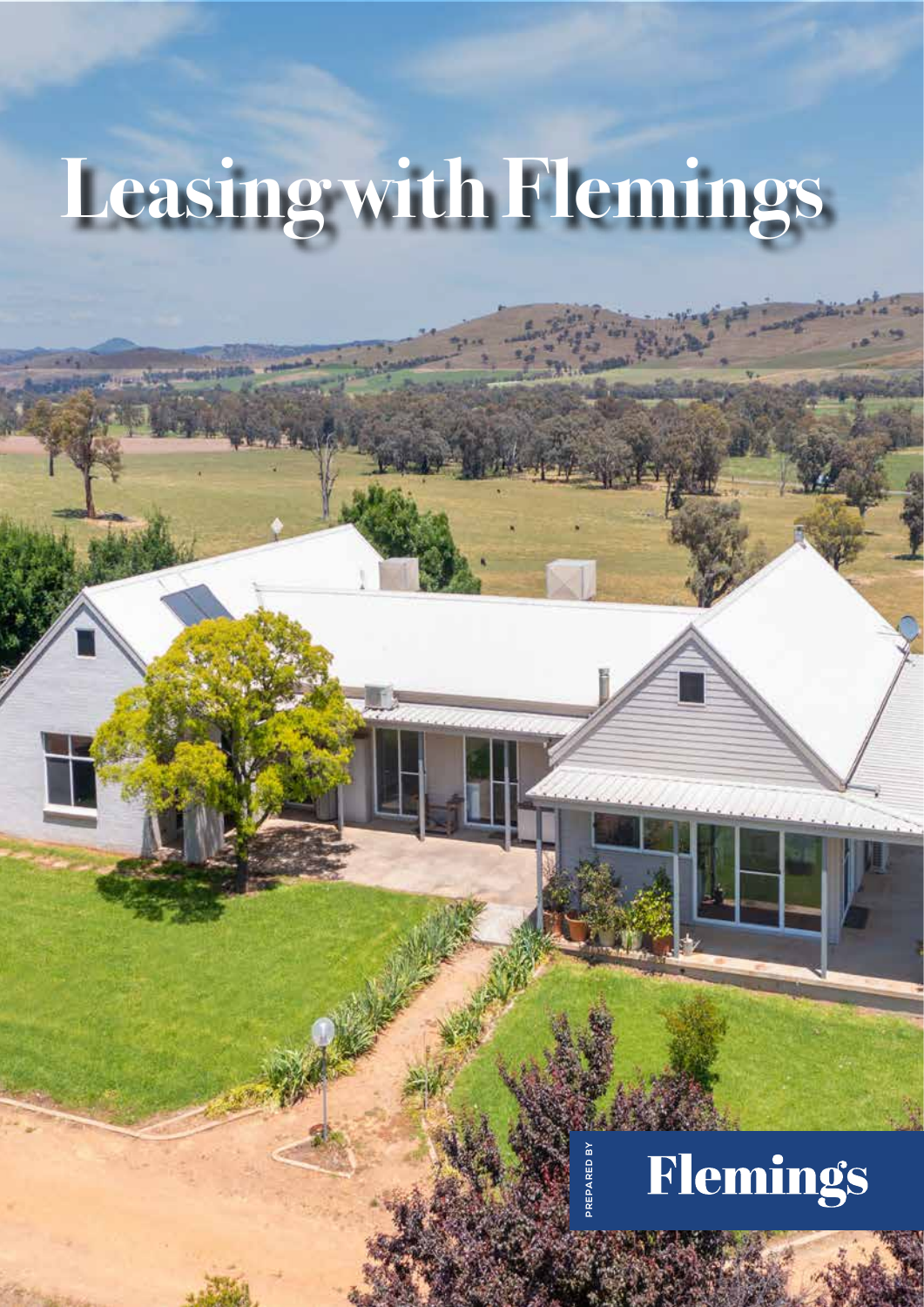Flemings specialise in the sale and management of real estate assests for property owners and investors.

Our team at Flemings are focused on delivering excellent service in an honest, reliable, genuine and efficient manner.

We have knowledge and expertise to deliver great results for our clients.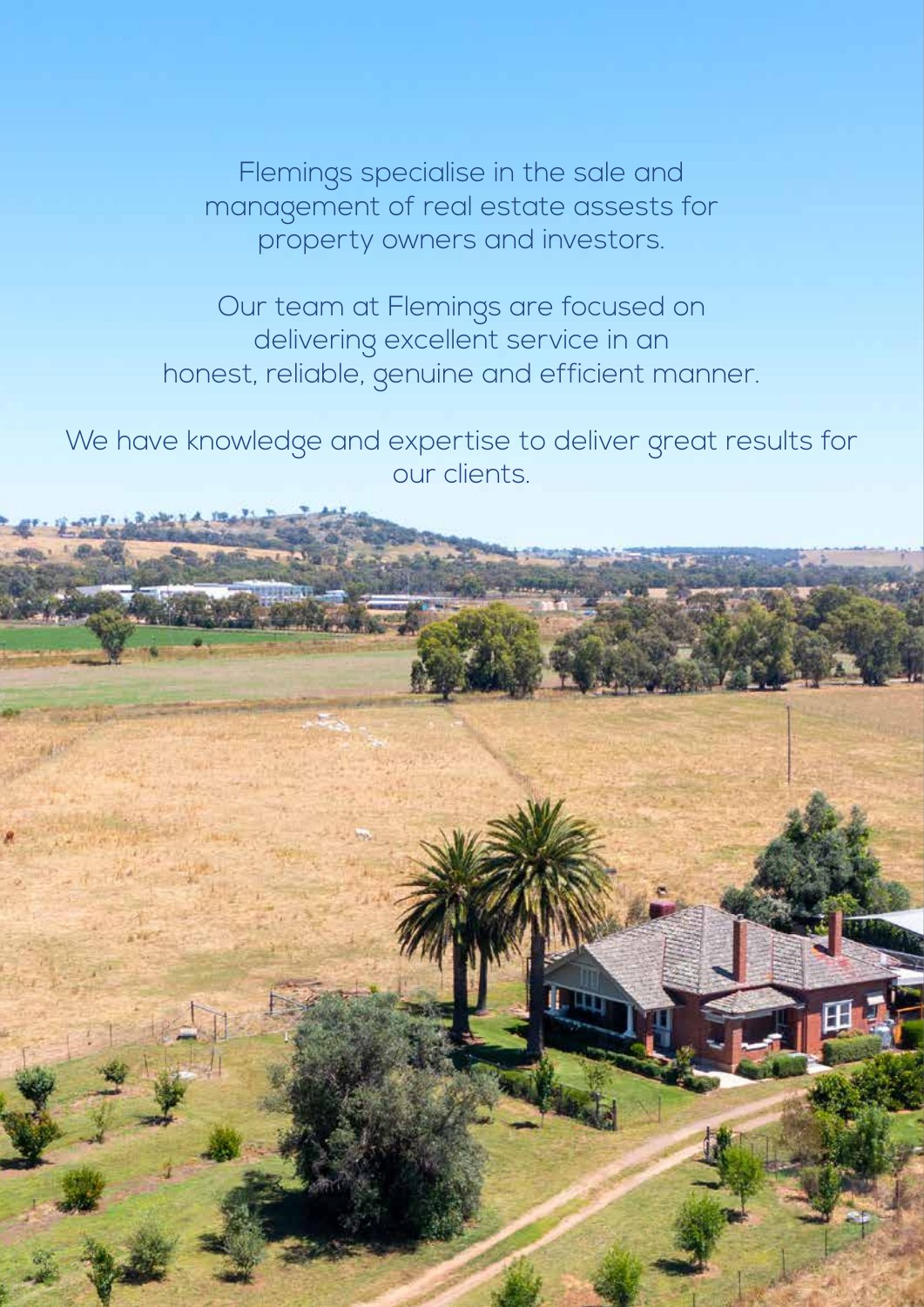### **CONTENTS**

| WHY CHOOSE FLEMINGS                   |          |
|---------------------------------------|----------|
| REGIONAL PROPERTY INVESTMENT          | 5        |
| <b>FEES &amp; CHARGES</b>             | <b>ĥ</b> |
| MANAGEMENT                            | 7        |
| <b>ADDITIONAL SERVICE</b>             | 8        |
| <b>TENANCY CHECKS &amp; SELECTION</b> | 9        |
| <b>MARKETING</b>                      | TO       |
| REPAIRS & MAINTENANCE                 | Ш        |
| <b>ADDITIONAL INFORMATION</b>         | T2       |
| CONCLUSION                            |          |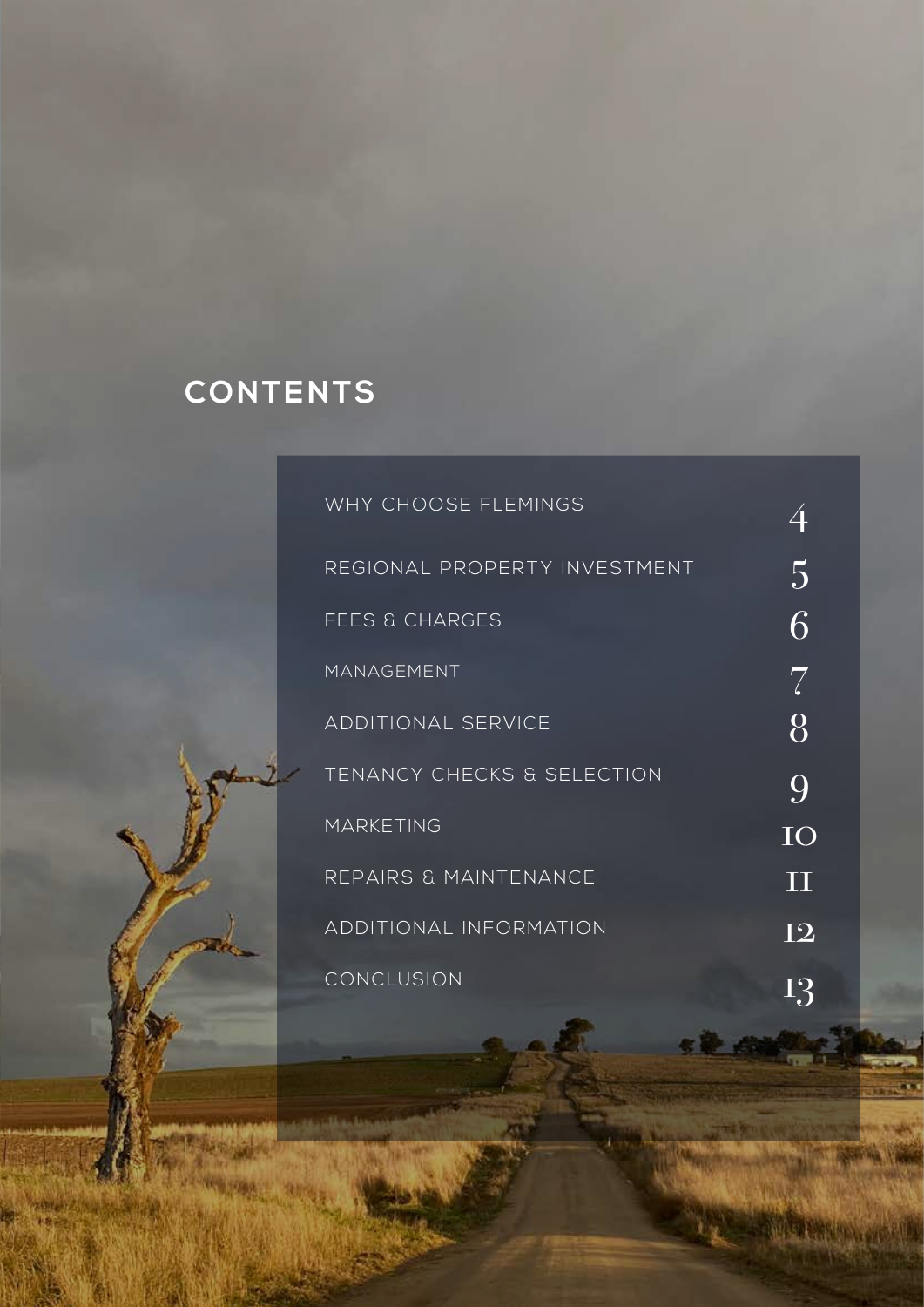### **WHY CHOOSE FLEMINGS?**

At Flemings, your property will be managed by a team of Property Managers who will ensure your investment performs to its full potential. Our Property Management team are highly specialised, with a combined 45 years industry experience. All Flemings staff are highly trained and dedicated to providing you with honest, reliable and efficient service.

We value open and good communication so you will have direct access to your Property Manager to discuss any matter relating to your investment property. You can entrust Flemings to manage your investment property as if it were our own.

#### **GUARANTEED SERVICE**

At Flemings, we promise to deliver in accordance with our Client Service Guarantee.

#### **Communication**

- 1. Flemings have offices in four locations: Boorowa, Harden, Cootamundra and Young where we welcome you to speak with us in person.
- 2. Flemings will respond to all email, phone, fax and postal communications within 12 business hours.

#### **Marketing your property For Lease**

- 3. Upon appointment we will advertise your property via a tailored marketing campaign
- 4. We will install a For Lease signboard at your property with your approval.

#### **Leasing**

- 5. Conduct inspections accompanied by an agent until the property is leased.
- 6. Provide feedback following each inspection.
- 7. Receive, review and recommend applications and verify supporting documents
- 8. Refer all successfully processed applications to you for your review.

#### **Rent payments**

- 9. Uphold a 'zero tolerance' for rent arrears.
- 10. Contact you when a tenant fails to pay their rent for more than 7 days and seek your instructions regarding possible termination of the tenancy.

#### **Repairs and Maintenance**

- 11. Notify you of non-urgent repairs advised by the tenant within 12 hours and arrange repairs upon approval.
- 12. Notify you of all urgent repairs immediately.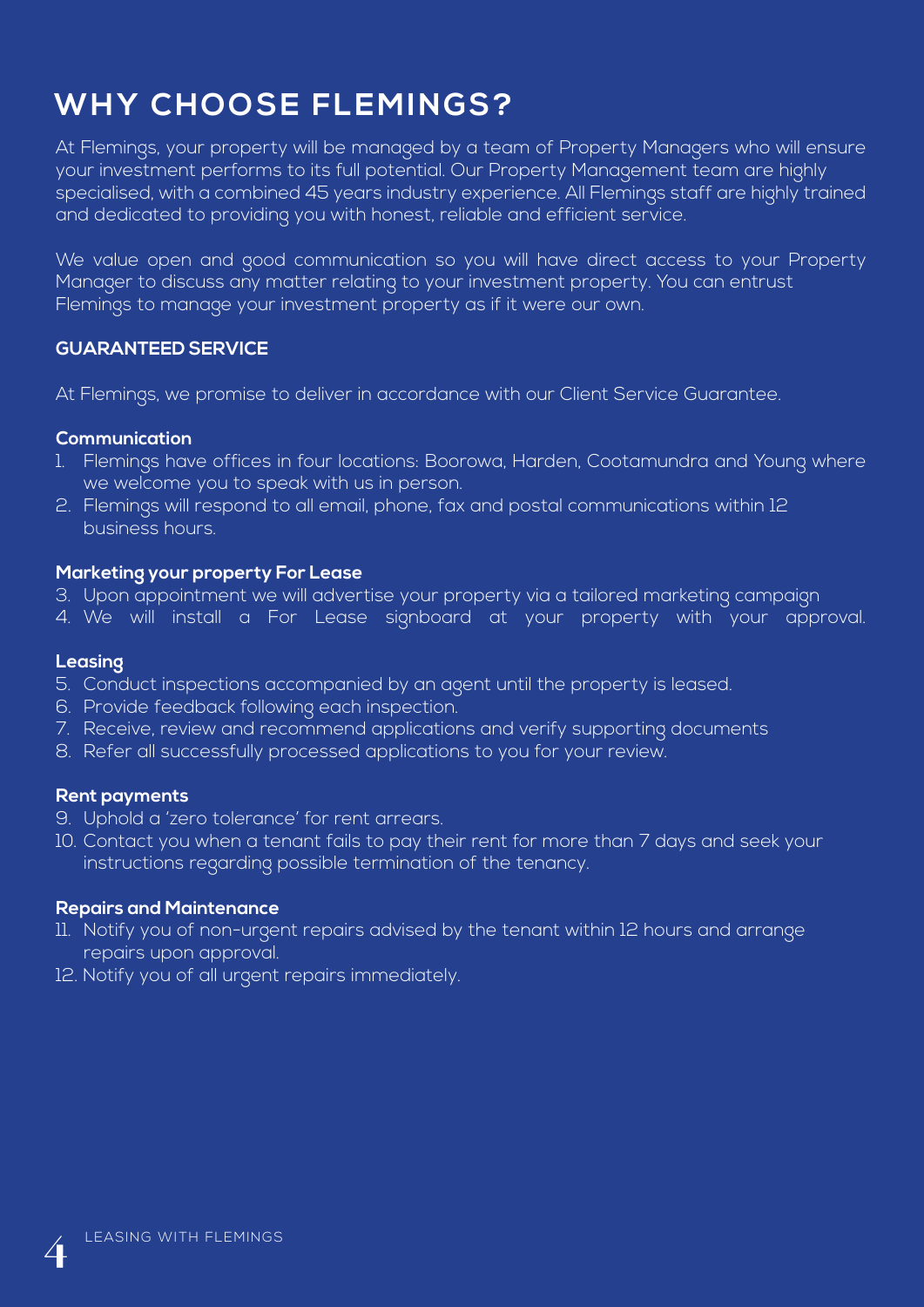### **REGIONAL PROPERTY INVESTMENT - THE BENEFITS & THE REALITIES**

Residential property investment is a good idea and you only have to look at the list of the financially successful people in Australia to see that four out of the top ten have made their wealth in property.

There are many reasons why all of us at Flemings are firm believers that investing in property is a worthwhile method of accumulating wealth.

#### **Regular income:**

Property investment returns money to you on a regular basis from day one. As opposed to shares, where you are at the mercy of the volatile market or waiting on dividends to be paid out.

#### **Increasing demand:**

Population growth in Australia is inevitable as our cities and larger regional centres continue to grow, it puts more and more pressure on the amount of housing available. This increased pressure is making it more difficult for new property investors to enter the market and tenants to find accommodation. Therefore, investors and tenants alike are looking at alternate, more affordable options - one of them being a move to regional towns and country areas. As these areas become more popular with new buyers and tenants, housing demand is up and quality rental accommodation is becoming harder to find! We believe this trend will continue.

#### **Captial growth:**

Traditionally, capital growth in regional areas has lagged behind the major cities. However over the past 18 months, regional areas have seen an incredible amount of growth. Prices have increased across the Hilltops and Riverina in excess of 20% over this time.

#### **Safe option:**

Everyone needs a roof over their head, in good economic times and bad. Returns may fluctuate but they will remain. (In the last 10 years across this region residential rental returns have only increased).

It is important to remember that whilst residential property investment is a safe and financially rewarding investment method, it does come with realities. There are costs associated with maintaining rental properties; there are times (not often) when the property may be vacant; and, tenants generally will not care for the property as well as you will.

This is not an attempt to discourage or worry you, but rather ensure you are completely aware.

We invite you to chat to us, so we can make a plan and a budget and make sure that the benefits outweigh the realities. With good planning and good management, residential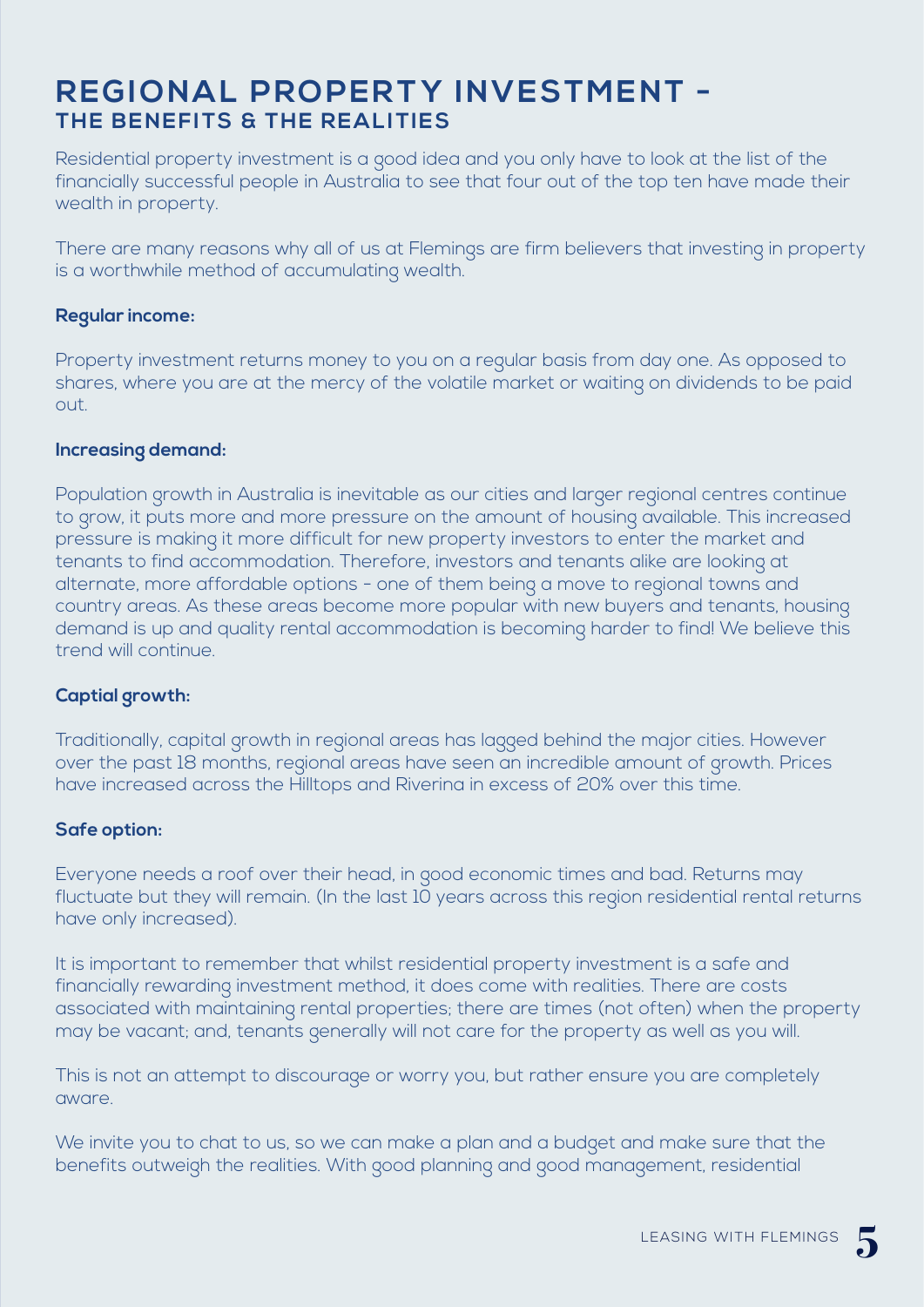### **FEES & CHARGES**

| Management Fee                                                                             | 8.8% inc. GST                                     |
|--------------------------------------------------------------------------------------------|---------------------------------------------------|
| Advertising Fee*                                                                           | \$0.00                                            |
| Letting Fee*<br>(includes marketing, tenant selection, lease<br>preparation and lodgement) | One weeks rent + GST                              |
| Reletting Fee*                                                                             | Half weeks rent + GST                             |
| <b>Condition Report preparation</b>                                                        | <b>NIL</b>                                        |
| <b>Administration Fee</b>                                                                  | \$10.00 per month + GST                           |
| Annual Income and Expenditure Summary                                                      | <b>NIL</b>                                        |
| <b>Smoke Alarm Compliance</b>                                                              | \$99.00 per year exc. GST<br>(third party charge) |
| <b>Tribunal Application and Preparation</b><br>(if necessary)                              | \$50.00 exc. GST<br>(third party charge)          |
| Tribunal appearance (if necessary)                                                         | <b>NIL</b>                                        |

\*these are one-off fees payable at the commencement of a tenancy lease

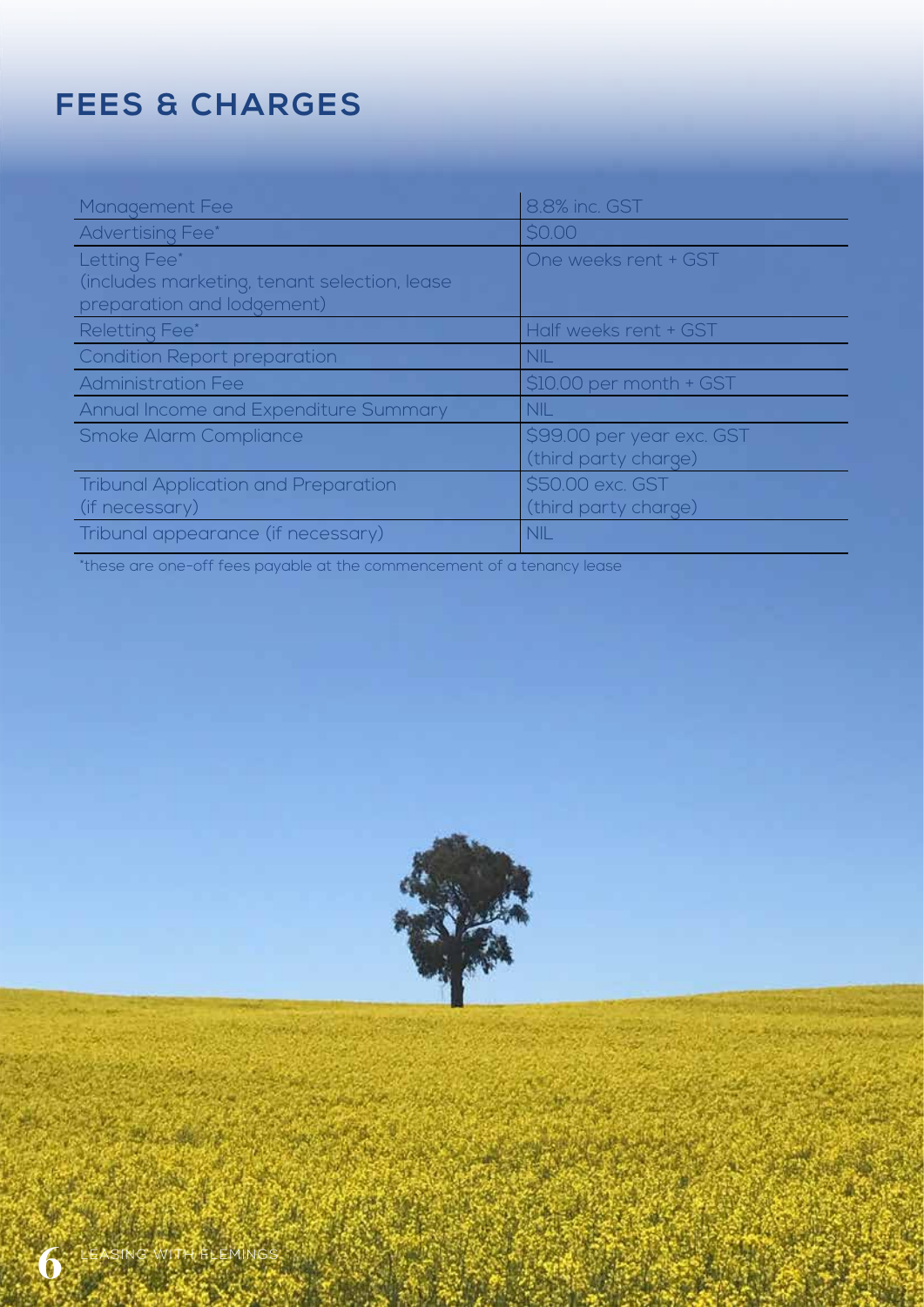### **MANAGEMENT**

#### **Your Management Fee covers;**

- Rent collection
- Rent arrears management
- Rent reviews
- Routine inspections twice yearly (including digital report and photos)
- Arrangement of repairs and maintenance
- Inspection of major maintenance works
- Service of notices (including but not limited to, breach of lease, rent arrears, intention to sell, rental increase)
- Bond dispersements
- Representation at NCAT (New South Wales Civil and Administrative Tribunal)

#### **Our marketing includes;**

- Advertising in print in local papers and newsletters
- Advertising on social media (Facebook & Instagram)
- Curb side signage (at your discretion)

#### **Your Letting/Reletting Fee covers;**

- Appraisal of your investment property
- Advertising online and in print
- Inspection of property by prospective tenants
- Application processing
- **Screening/interviewing tenants**
- Referencing of tenancy history with TICA (National Tenancy Database)
- Preparation of Tenant Induction package
- Ingoing Condition Report and photos
- Remittance of bond to NSW Fair Trading Bonds Online
- Lease sign-up including meeting with tenants

#### **Your Administration Fee covers;**

- Preparation of monthly statement
- Monthly disbursement of rent via electronic transfer
- Payment of accounts (ie. council rates and maintenance) and creditors

#### **Additional third party fees that may occur during the management of your investment property:**

#### **Smoke Alarm Compliance**

Due to the nature of the legislation of the Environment Planning and Assessment ACT 1979 Section 146A, Flemings are not qualified to attend to this service or ensure compliance of smoke alarms. Flemings will arrange for a certified entity to complete an annual smoke alarm audit, install and change smoke alarm batteries, and provide a compliance certificate for an annual fee of \$99.00. This is a tax deductable fee.

#### **NCAT Application**

On occasion the need may arise for a tenant to be taken to the tribunal for non-payment of rent, breach of lease or dispute with the final inspection. Should this occur, Flemings will prepare all documentation and represent you at the hearing. There is a compulsory application and preparation fee of \$50.00 to have the matter heard.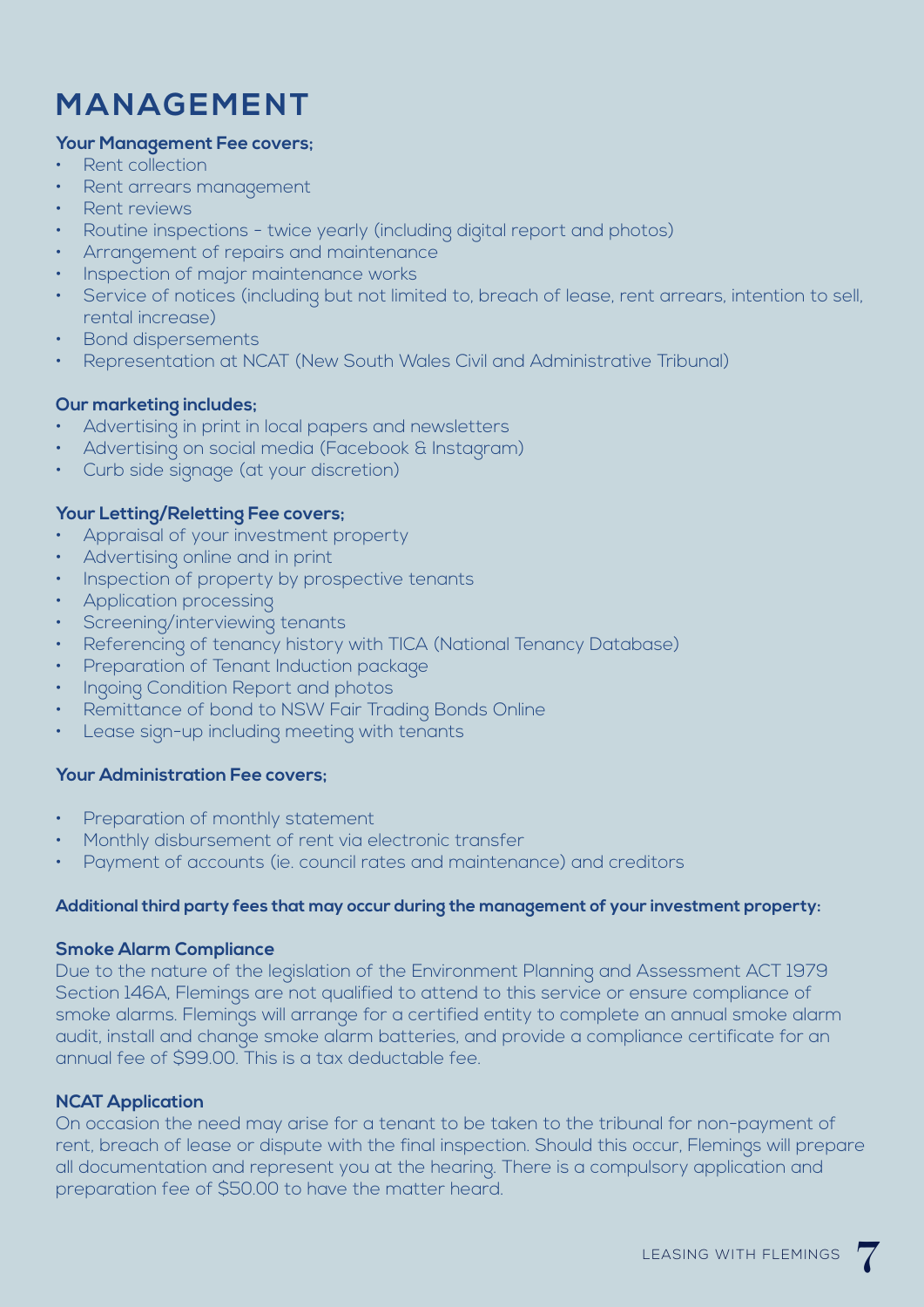### **ADDITIONAL SERVICE**

#### **Council & Water Rates**

Upon signing up with Flemings to manage your investment property, you will be required to complete an authorisation form from the relevant Council authorising Flemings to receive your Council Water Usuage charges on your behalf. We will arrange for these to be paid by the due date and where the tenant is responsible for payment, to reimburse you these costs within 21 days. We believe that this is a value added service that removes the burden from our owners.

#### **Ownership Funds & Statement**

Flemings will process your monthly rent on the first business day of the month. All money owed to you from the previous month will be electronically transferred into your nominated bank account. Electronic statements and copies of invoices will be issued at the same time. You will receive your Income and Expenditure summary at the end of the financial year.

#### **The Realities of Renting - Tribunal Action**

Investing in property helps to build wealth and is a valuable tool to diversify your assets. However, like any investment, it is not foolproof and there are realities and risks that come with property investment.

As mentioned earlier on page 5, situations may arise where we have to take further action against tenants who are in breach of their Residential Tenancy Agreement. Should this occur, Flemings will apply to the NSW Civil & Administrative Tribunal (NCAT) to appear on your behalf in proceedings against the tenant.

All of our staff are well trained in Tribunal procedure and have a thorough understanding of the legislation. As a result, our success rate in these proceedings is incredibly high.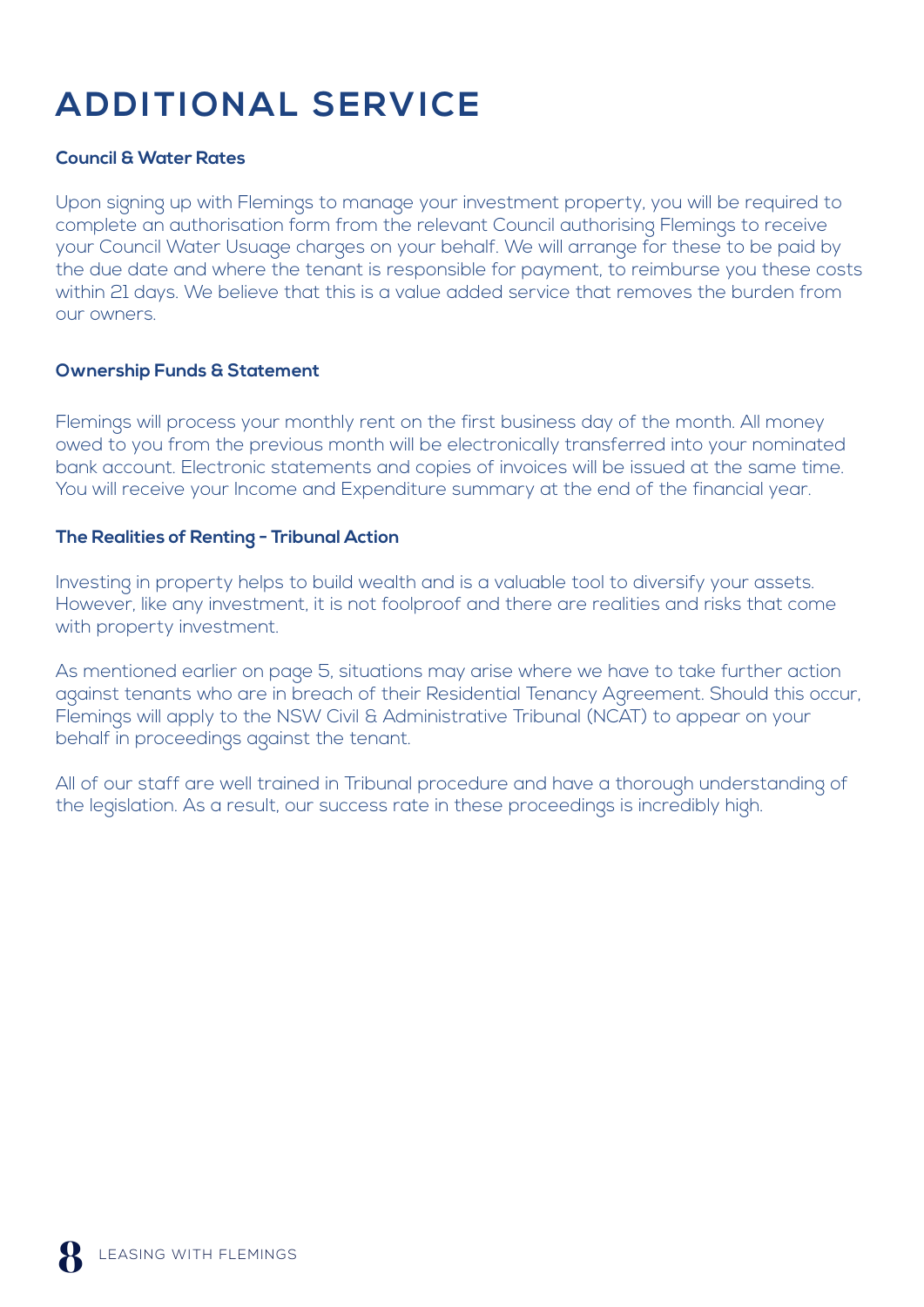### **TENANCY CHECKS & SELECTION**

When an application is received from a prospective tenant Flemings will undertake a vigorous screening process, including referencing tenancy history, a search on TICA, proof of employment or Centrelink payments, collection and verification of 100 points of ID and reference checks. All applications will be referred to you for your selection. Flemings will not select a tenant on your behalf.

#### **Condition Report & Routine Inspections**

Flemings will complete a detailed electronic report with accompanying photos to record the condition of your property prior to the commencment of the lease. When a tenant vacates a property this report is used to compare the condition of the property at the end of tenancy to that at the commencement. In accordance with legislation the tenant is required to "leave the residential premises as near as possible in the same condition, fair wear and tear excepted, as at the commencement of the tenancy" (clause 17.2 of the Residential Tenancies Act 2010).

We do not recommend leaving any furniture or white goods at your investment property. Any items left in the home must be maintained in working order or replaced like for like. Where goods are left for the tenants use, the Landlord is responsible for compiling the inventory of such goods.

Upon each new tenancy a new report will be completed to ensure the condition of the property is accurately reflected, including any additions or changes to the property.

Routine Inspections are carried out twice yearly and an electronic report with accompanying photos will be sent to you. Routine inspections are used to ensure that the tenant is maintaining the property in appropriate condition, adhering to the terms of their lease and to record any repairs or maintenance that are necessary. In addition to this, we will conduct a 6 weekly routine inspection at the commencement of the lease. Under the legislation landlords are entitled to view the property up to four times in a year. The additional inspections may be used to inspect repairs and maintenance or for a suspected breach of lease.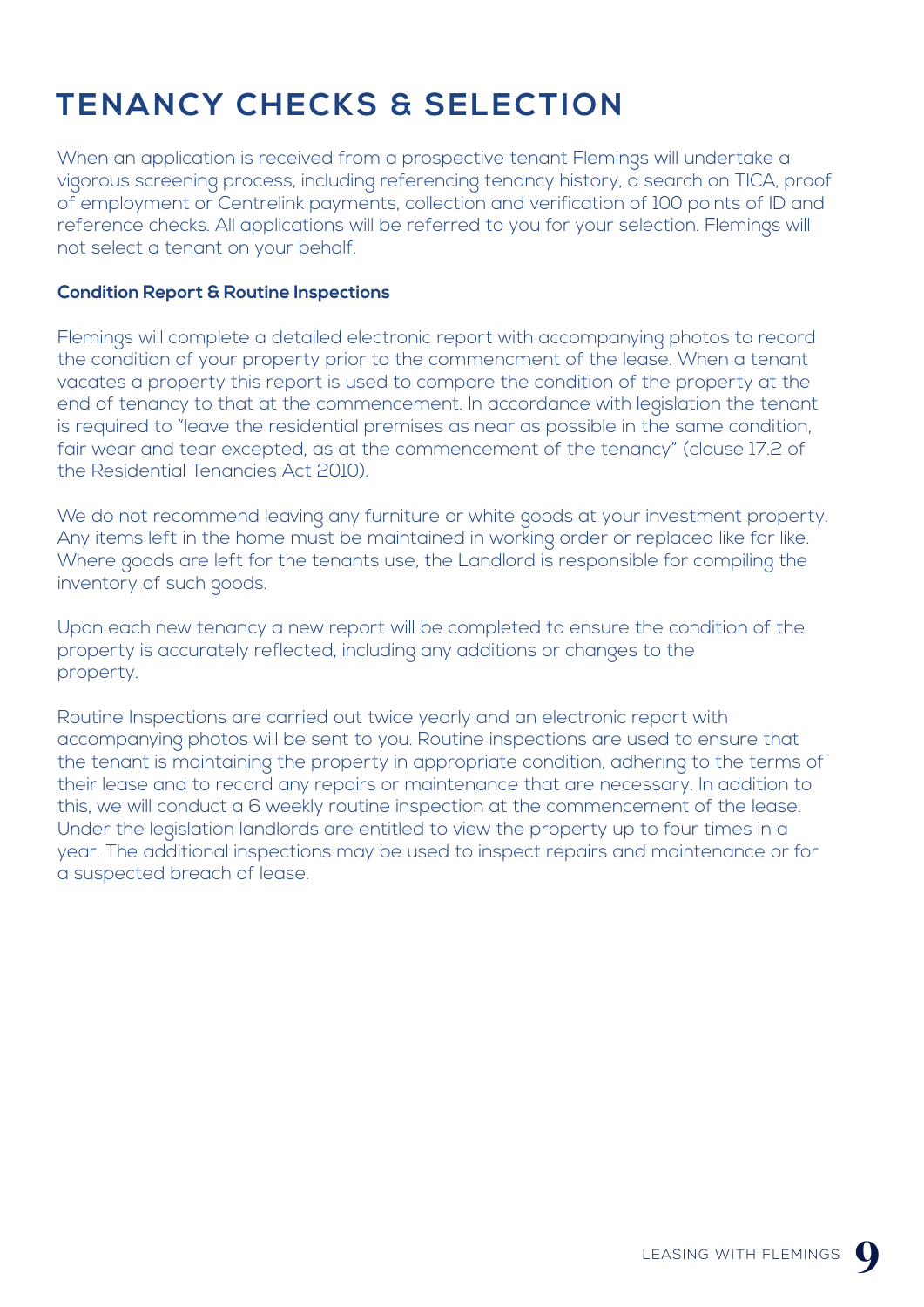### **MARKETING**

Effectively marketing your investment property online will generate higher levels of interest, widen the selection of eligible tenants and result in the best applications being received. Flemings advertise investment properties on several websites.

At your discretion, Flemings will use prominent curb side street signage to increase interest in your investment property. Flemings Sales and Rentals brochures are produced weekly and available in our office along with prominent advertisements in our front window.

In addition to the more traditional marketing methods, Flemings will utilise our in-house Social Media expert to ensure that your property reaches the largest possible audience. We have a strong following across various social media platforms and have often found that prospective clients or tenants introduced through this method are very well qualified.





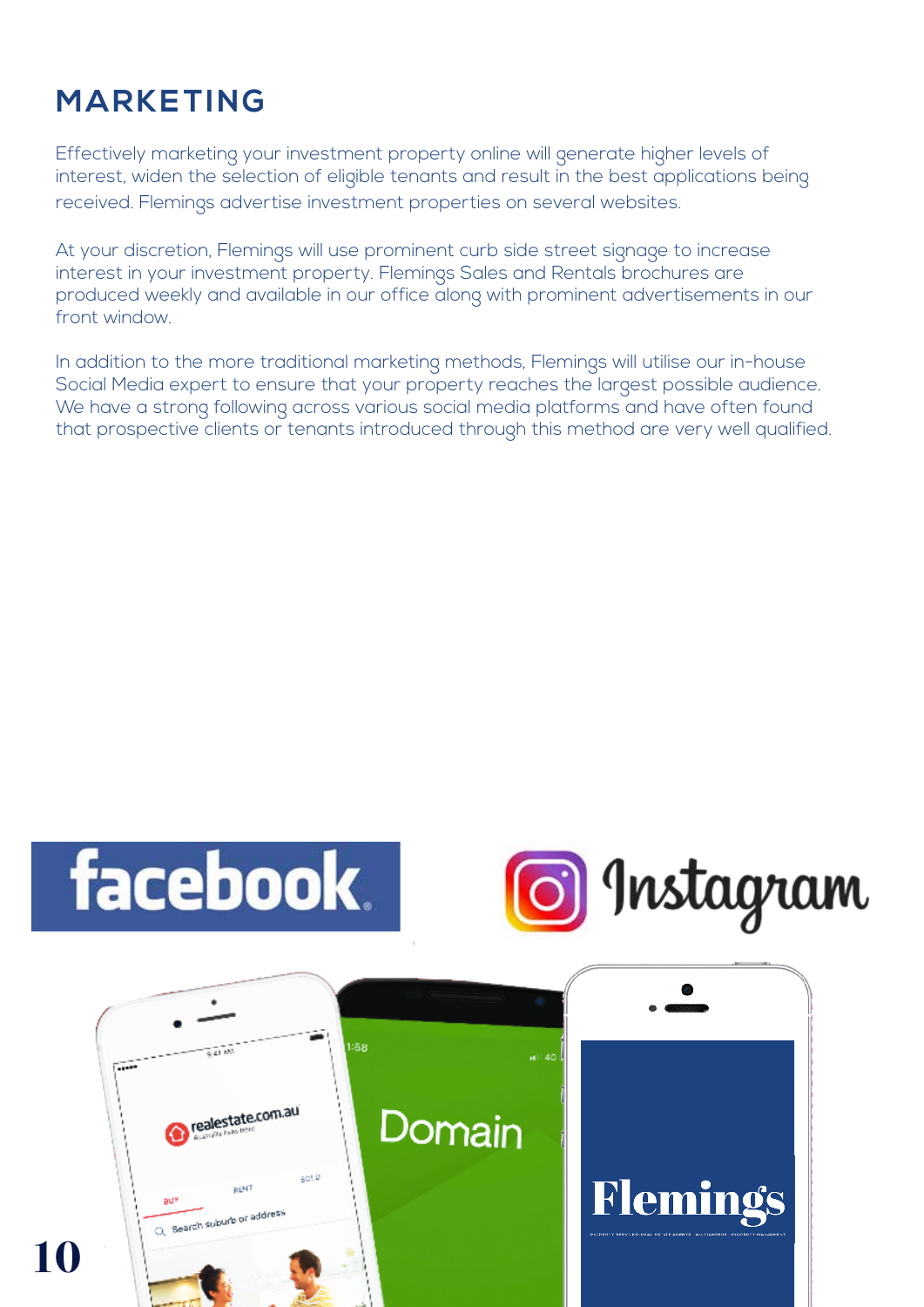### **REPAIRS & MAINTENANCE**

Flemings know that to maintain the assest value of your investment property, repairs and maintenance must be quickly and professionally attended to. Any repairs and maintenance reported by the tenants or Property Manager are verified & we will ensure that any repairs to your investment property are competitively priced, quality assured and guaranteed.

Flemings are authorised to approve maintenance at your property not exceeding the value of \$250.00 (Property, Stock and Business Agents Regulation 2014 (NSW)). However we, will always attempt to contact you via phone and written communication before any action is taken.

We work closely with several tradespeople whose work is of the highest quality. Should you have preferred tradespeople, we are more than happy to use them provided they are fully licensed and insured.

All tradespeople engaged by Flemings must provide a copy of their licence and appropriate government issued work cards, as well as evidence of their public liability insurance before carrying out any work on your property. We also require an ABN and Workers Compensation details.

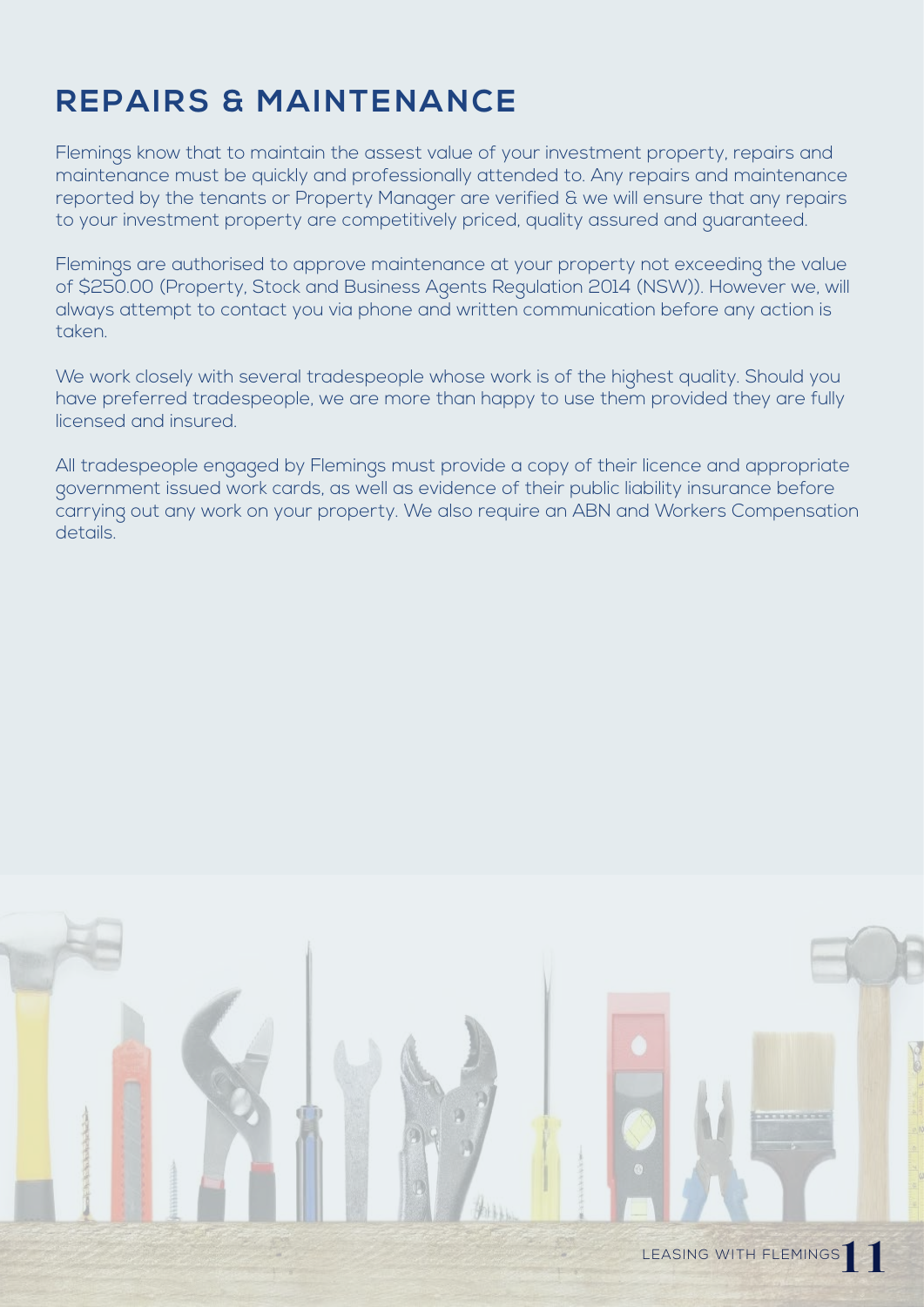### **ADDITIONAL INFORMATION**

#### **Landlord Insurance**

Flemings encourage all landlords to have appropriate Landlord Insurance to protect your rental income along with your investment property. While we work hard to minimise the risk to owners, from time to time unforeseen events do occur. Having Landlord Insurance with Public Liability included, provides peace of mind and security. We have recently undertaken a review of the major Landlord insurers and have found Terri Scheer to be the most suitable insurer.

#### **Tax Deductions**

Depending on your circumstances you may be entitled to claim deductions through the Australian Taxation Office in relation to your investment property.

A tax depreciation schedule assists your accountant to identify the exact amount of depreciation that can be claimed maximising the benefits of having an investment property.

#### **Flemings recommends seeking advice from a suitably qualified accountant for more information about depreciation and deductions of your investment property.**

#### **Technology for Today**

Flemings uses industry leading technology in the management of your investment property. We believe this supplies you with prompt and easy to digest information about your investment property.

- You will receive your payments electronically into your chosen account at the commencemebt of each month.
- Your monthly statements will be emailed directly to you from our property management software at the time your account is processed.
- Your End of Financial Year Income and Expenditure summary is emailed to you within the week following the End of Financial Year.
- All inspections are completed using an iPad, with the report including photos emailed directly to you.
- The maintenance process is managed online for both yourself and the tradespersons, allowing a clear lodgement and approval process to be followed.
- Creditor invoices are processed twice a month using our online system. You will receive a copy of the invoices paid in your monthly statement.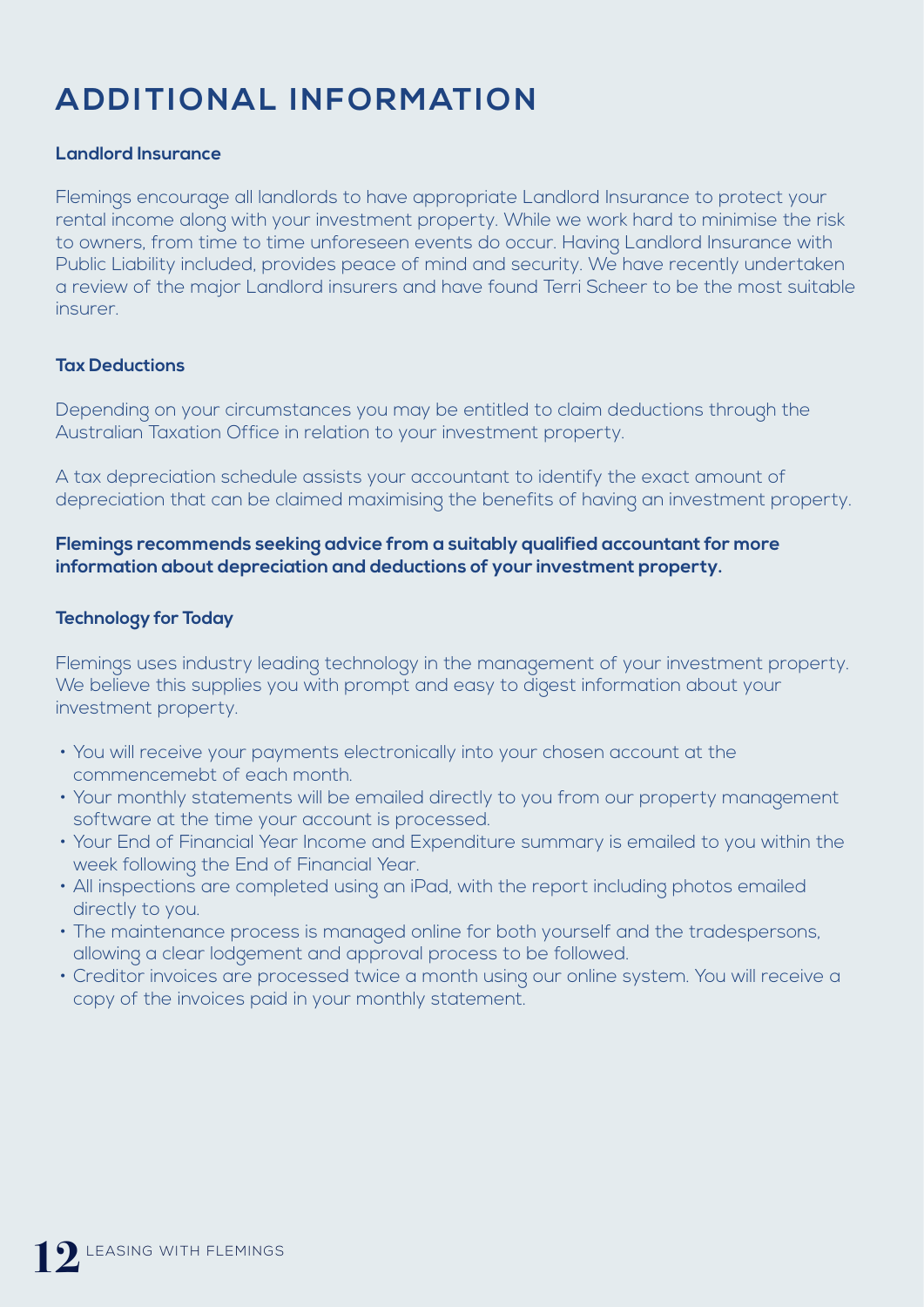### **THANK YOU FOR CHOOSING FLEMINGS**

We are genuinely looking forward to the opportunity to work with you on the management of your investment property. As our client, our focus will be on ensuring we deliver excellent service in the honest, reliable & efficient manner we pride ourselves in.